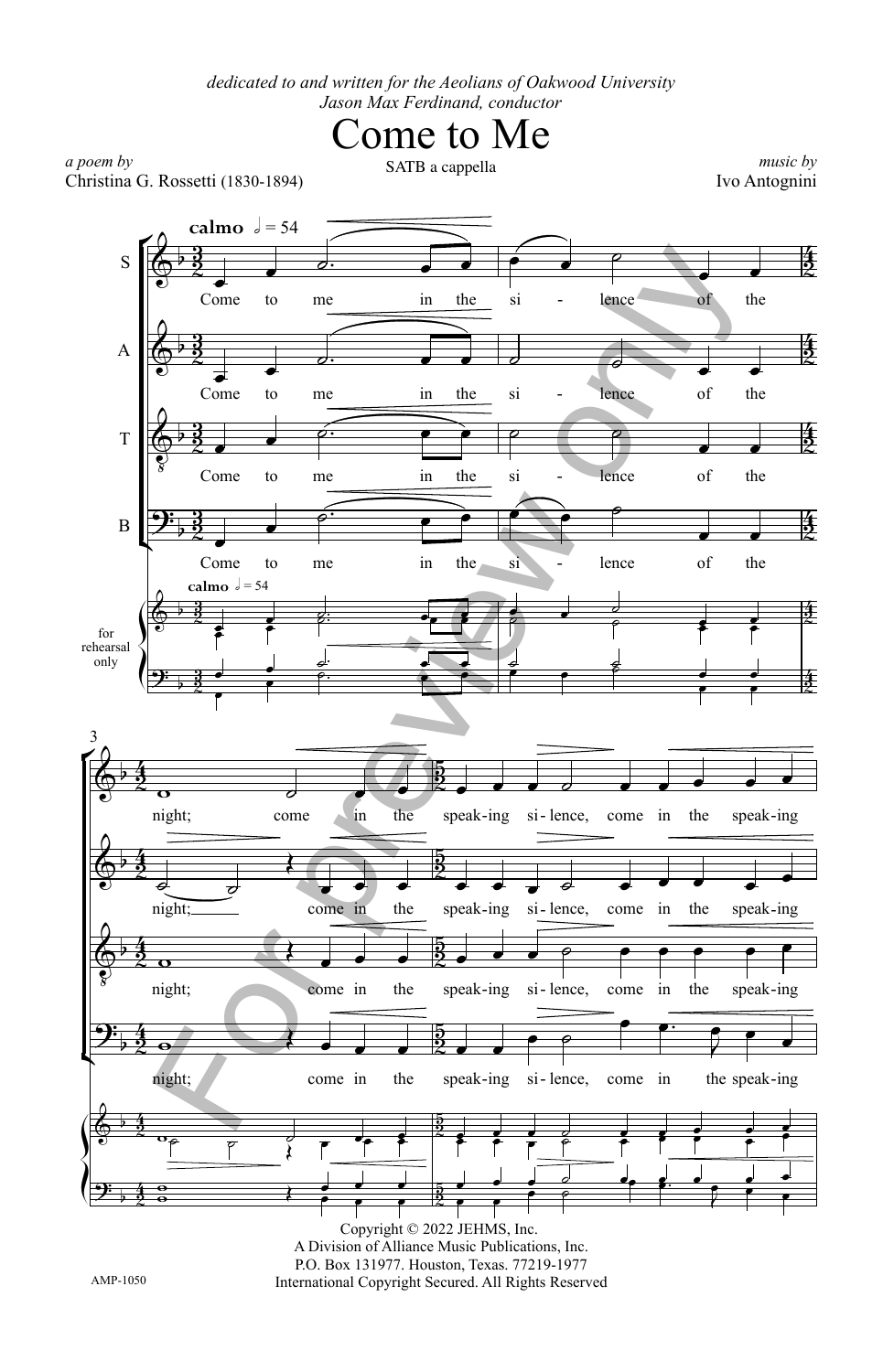

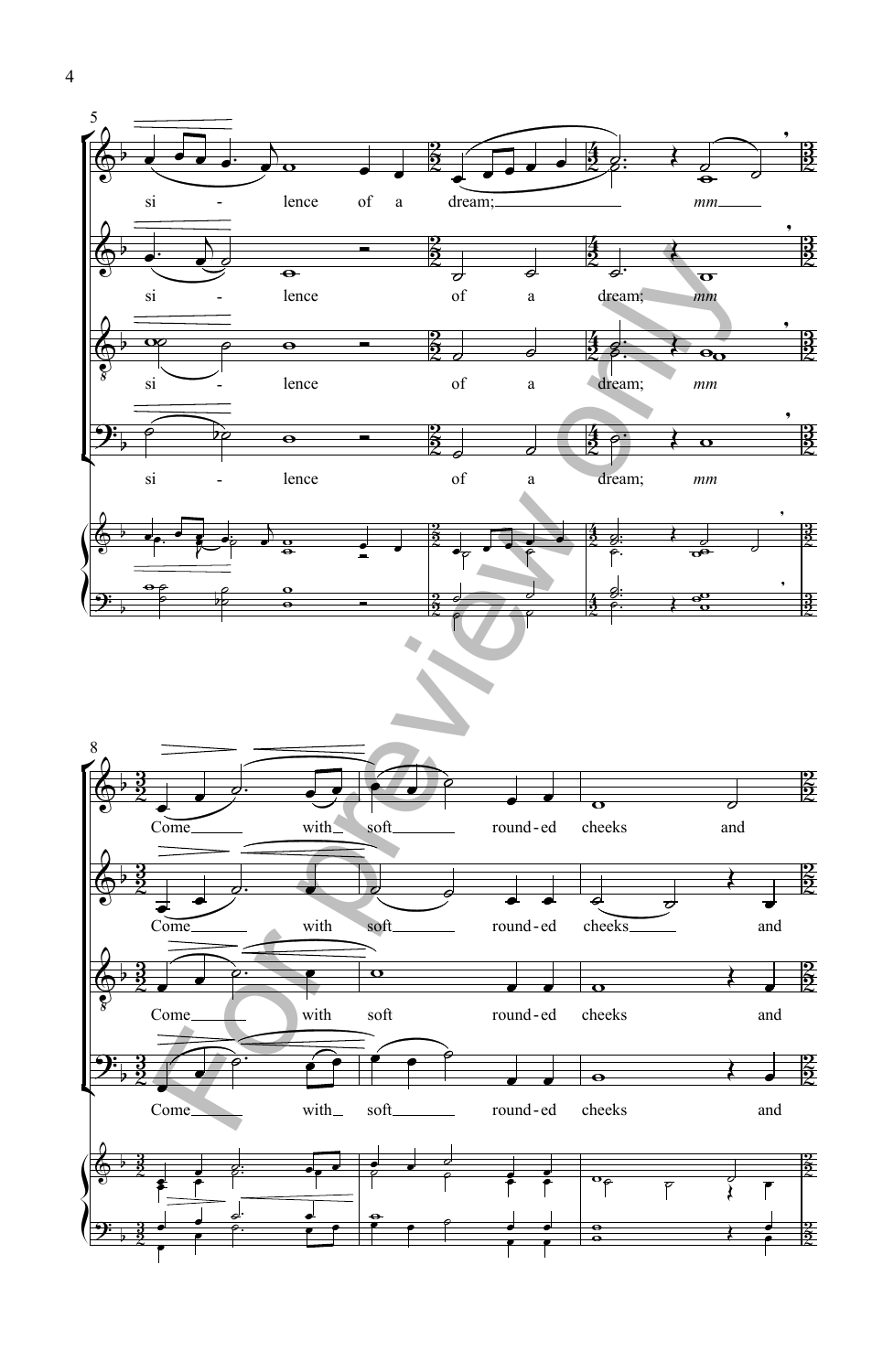

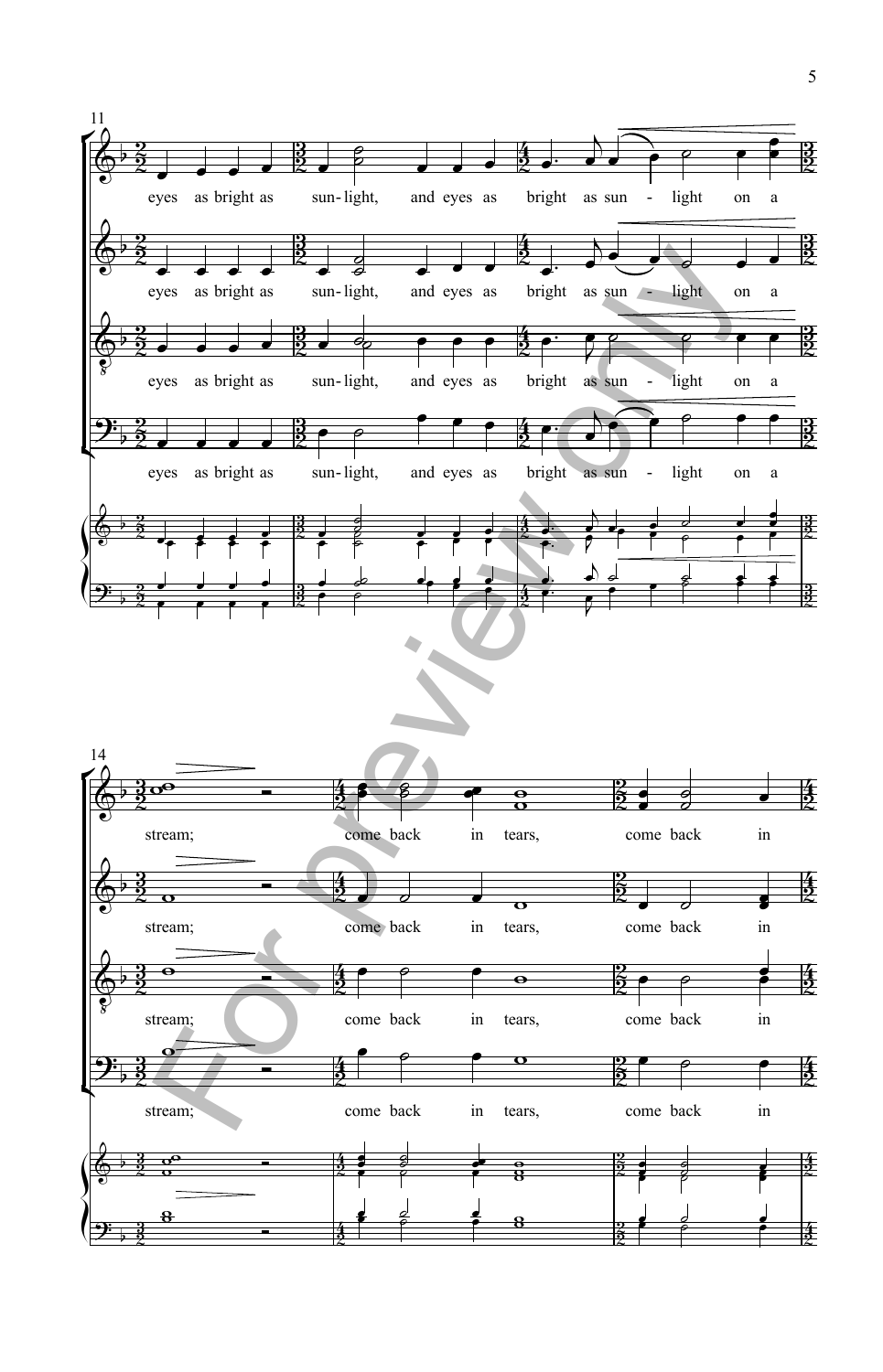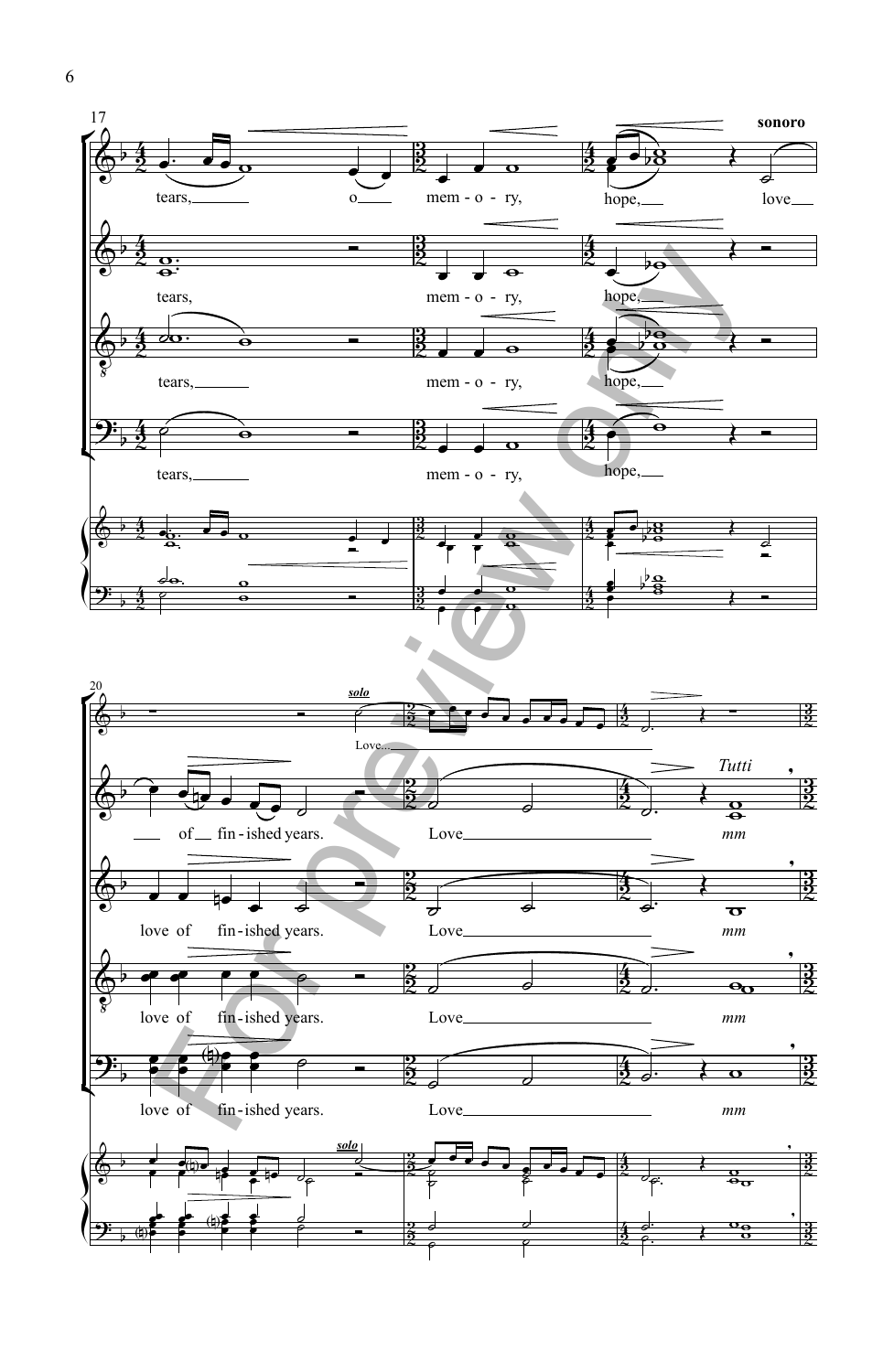

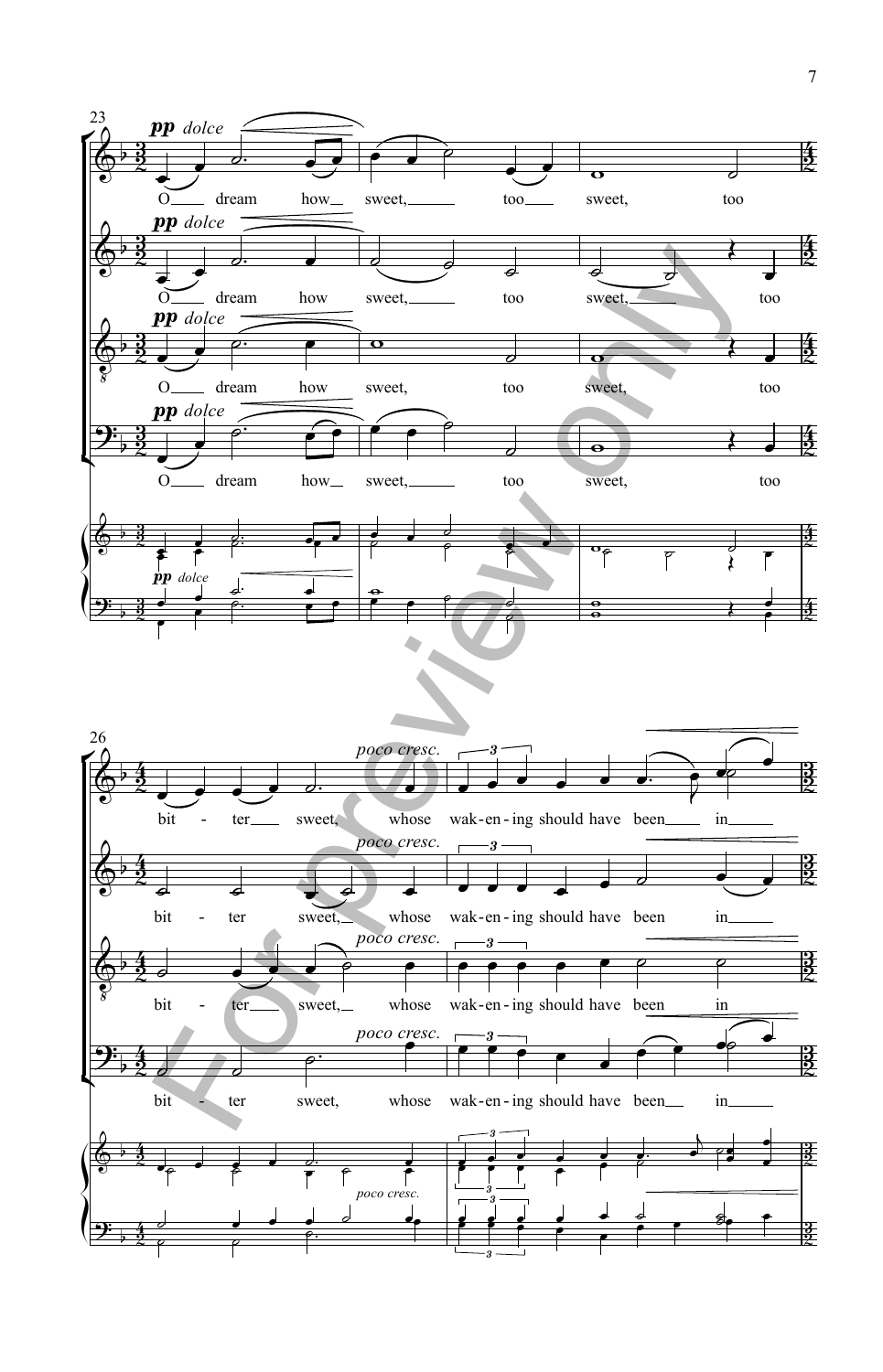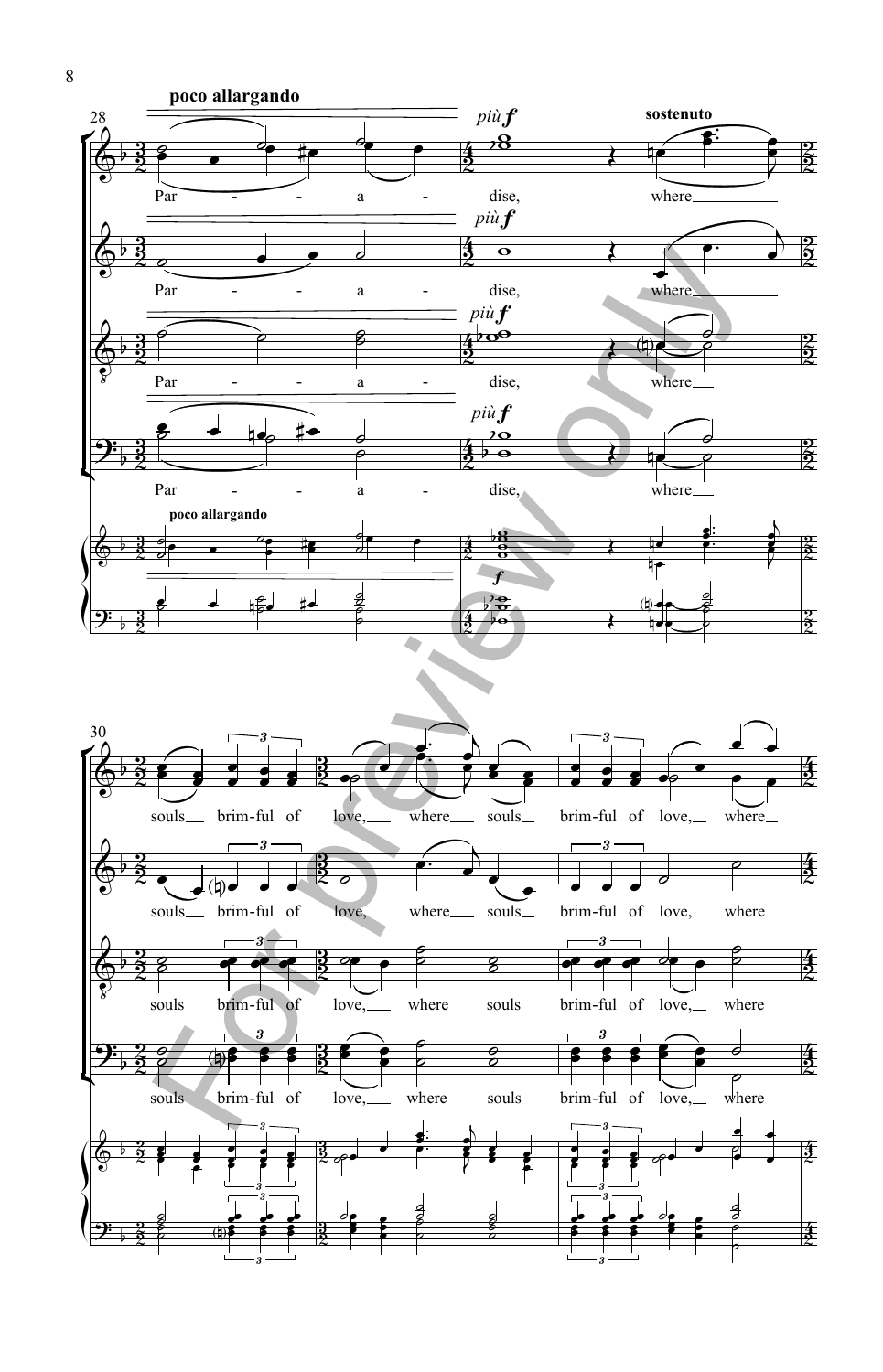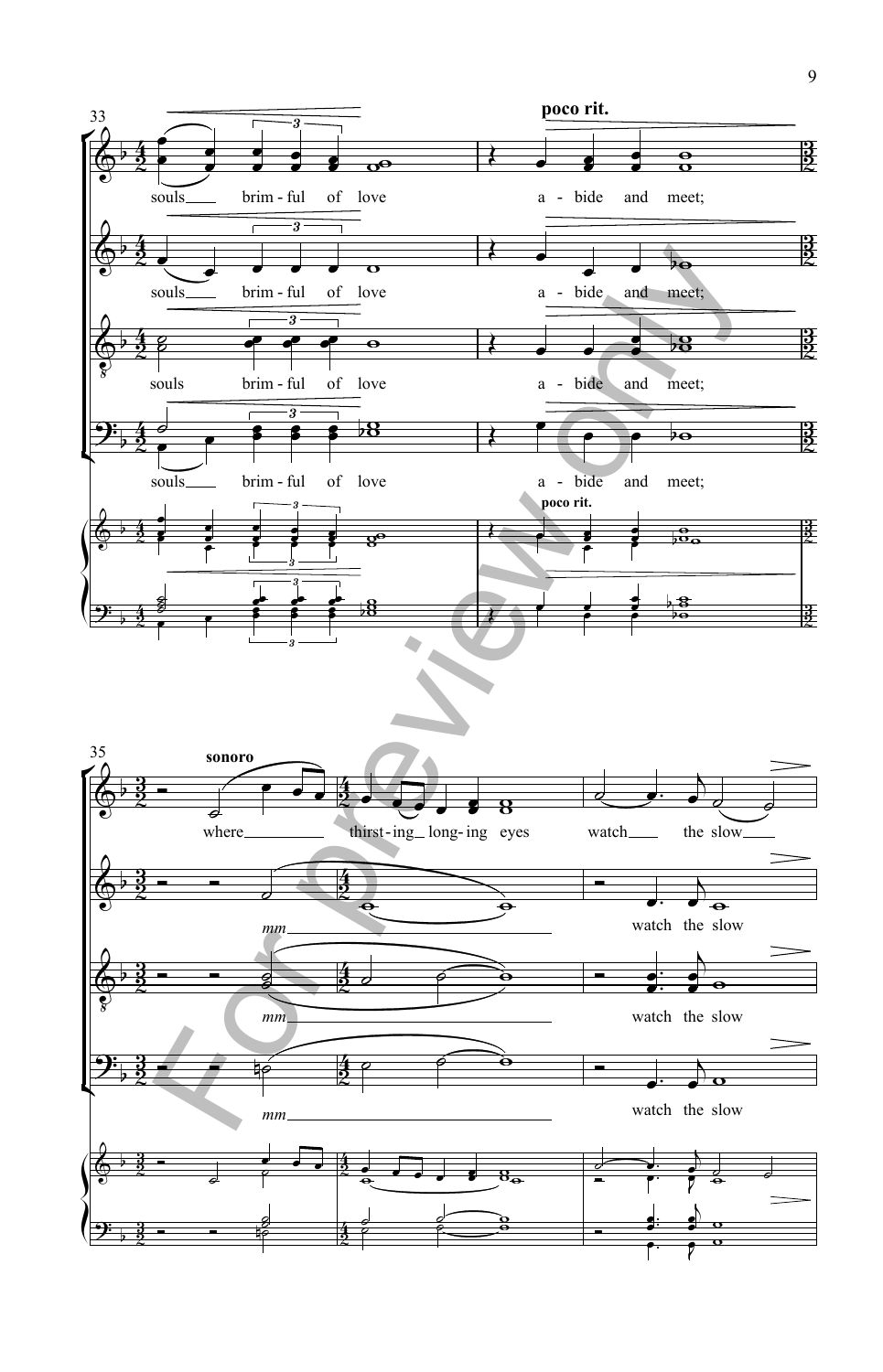

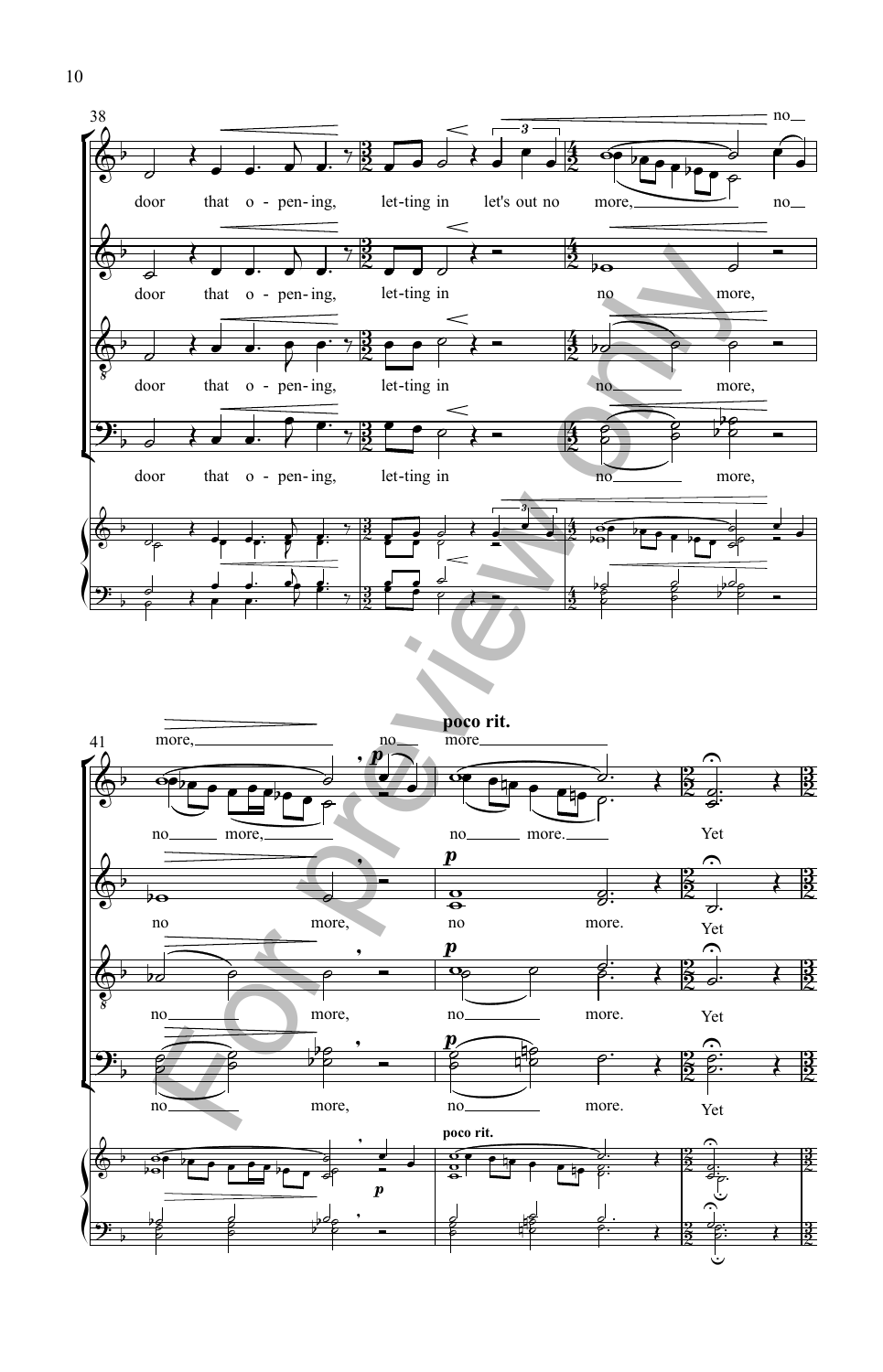

<sup>11</sup>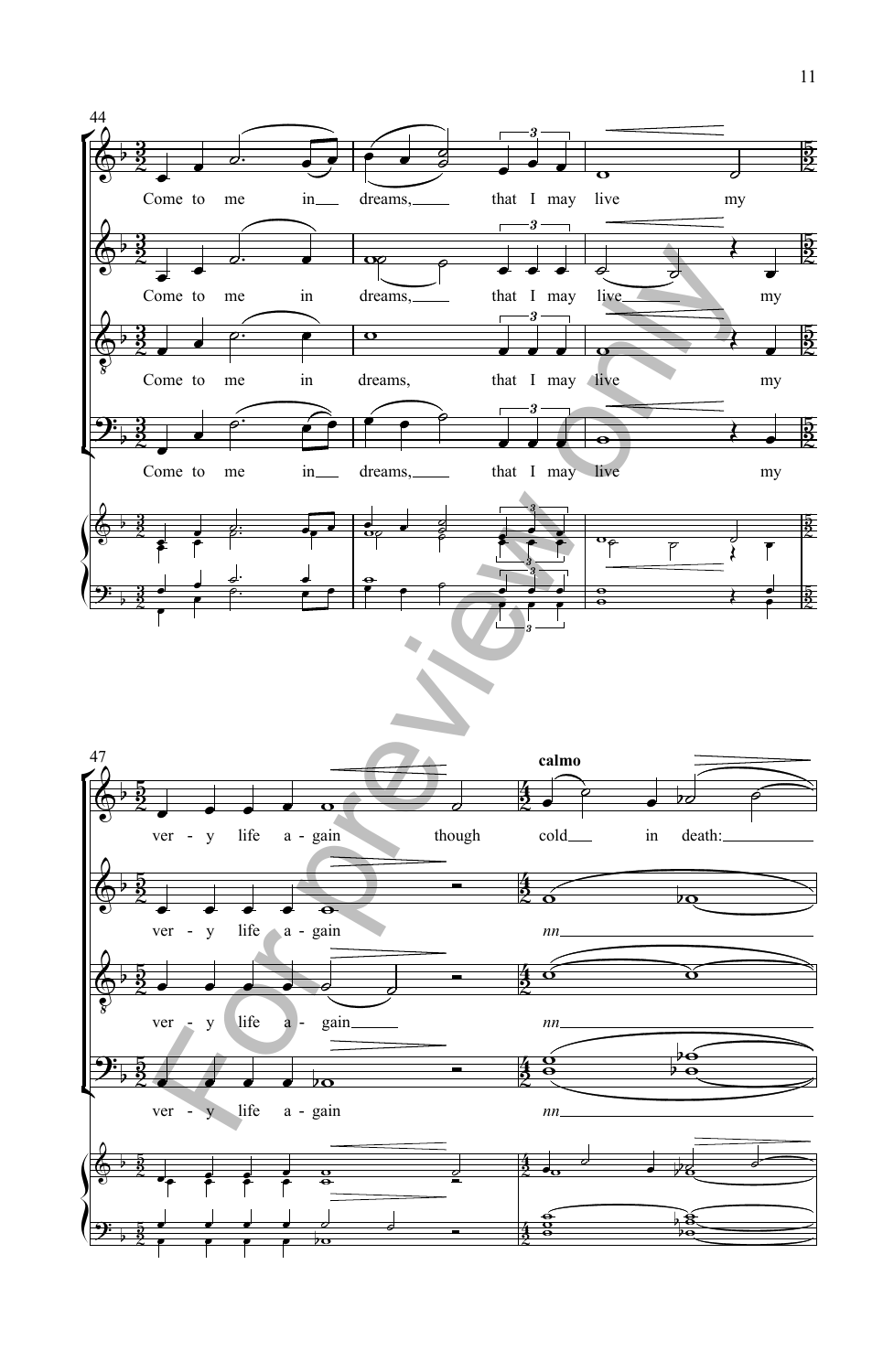

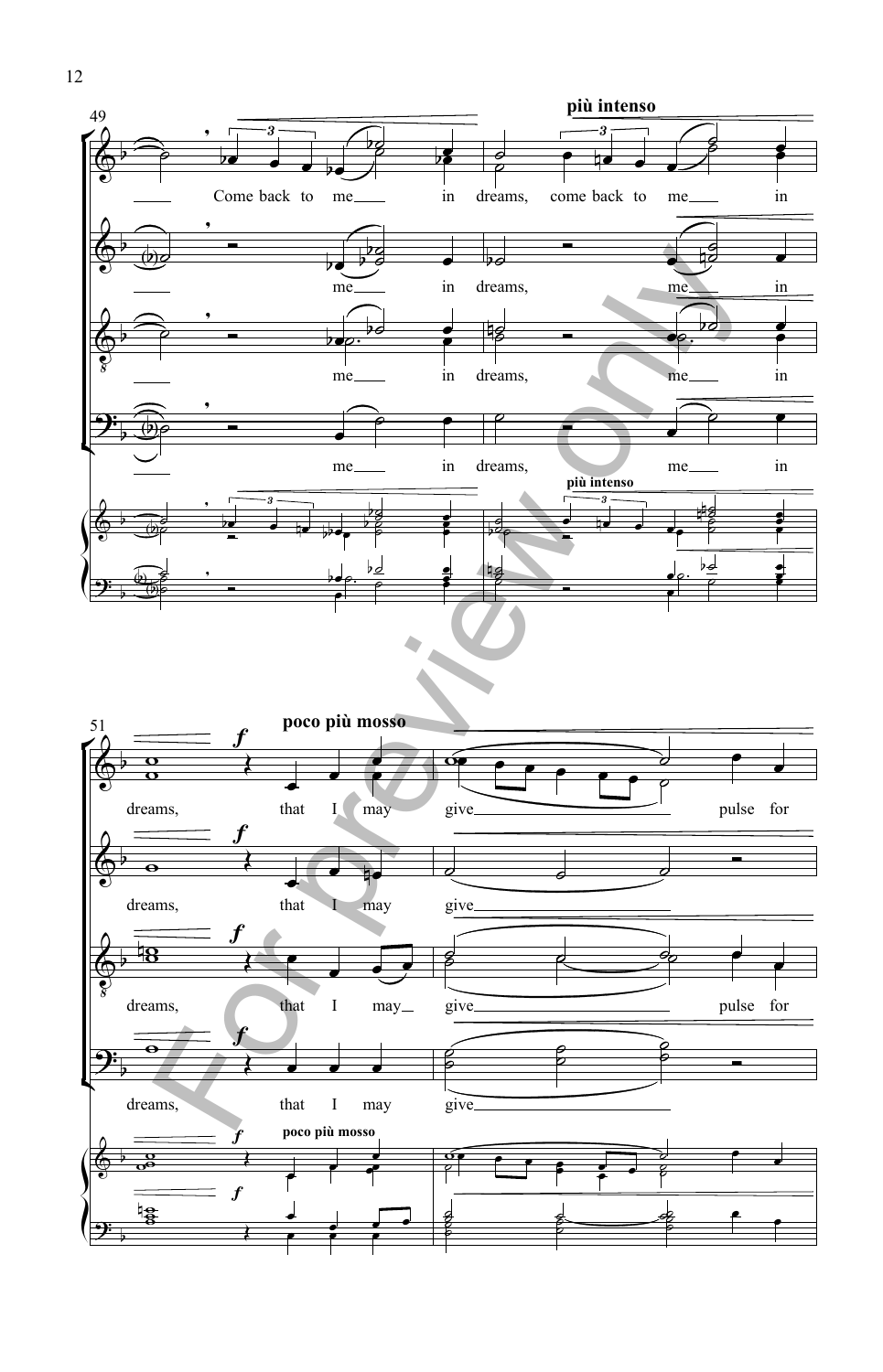